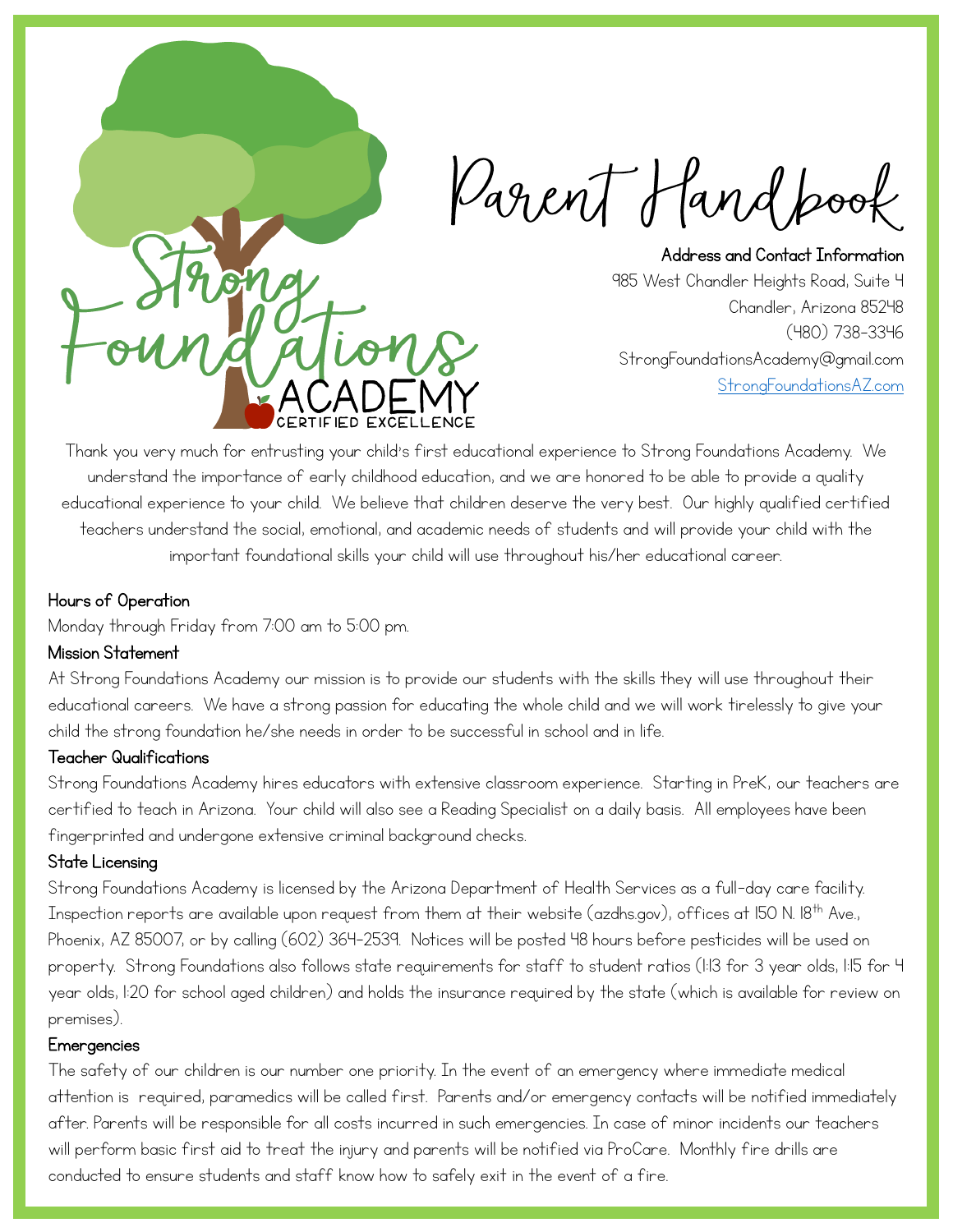#### Entrance Requirements

Children entering Strong Foundations Academy must be at least two years and six months old by September I<sup>st</sup> to attend the fall session. Early school experiences should be positive. Children will be assessed in the first month of school to ensure their academic and social readiness. We are looking for children to show interest in participating in activities with the other children and the teacher.

Students should be potty trained before enrolling in our school. All children are expected to use the bathroom independently with little to no assistance from staff. Assistance with hand washing reminders and clothing fastening will be provided. We will keep an additional change of clothes in a labeled Ziploc bag at school for occasional accidents.

## Enrollment and Tuition

A registration packet must be completed each year. Additional paperwork including the ADHS Emergency, Information and Immunization Record Card will be required.

July and May tuition is paid at enrollment. Tuition is due on the first day of each month. Monthly invoices will be sent out each month via ProCare. Our yearly tuition has been divided into equal payments (July is the exception and will be charged separately). Our school calendar mimics the Chandler Unified School District calendar with closures for fall break, winter break, spring break, and federal holidays. Monthly tuition will remain the same regardless of breaks, holidays, illnesses, or personal vacations. A \$20 fee will be charged for tuition that is paid on or past the 8<sup>th</sup> of the month.

We accept check, cash, and credit card payments (with a nominal convenience fee). Payments can be made online, mailed to the school, or handed to the site Directors. Please do not send payments in your child's backpack. All tuition payments are non-refundable. Accounts that are more than two weeks past due will be closed and your child will be considered withdrawn from the school. You will be charged another registration fee to re-enroll. There are no exceptions to this policy. If you are having issues making monthly payments, please let us know.

Half day programs (8:00-11:00) are \$575 per month and full day programs (8:00-2:30) are \$1000 per month. Extended care is available for an additional \$250 per month. Students with extended care can be dropped off at 7:00 am and must be picked up by 5:00 pm. Registration fees for half day programs are \$150 and full day programs are \$250.

## Re-Enrollment

Students must be re-enrolled each year. Families with children already attending Strong Foundations Academy will be offered the first chance to re-enroll for the next school year before enrollment is opened to new families. Re-enrollment packets will be sent home in January for the following school year.

## Withdrawal

To withdraw your child from Strong Foundations Academy, please notify your teacher in writing 30 days prior to the last day. The last month's tuition deposit will be used toward those 30 days. Strong Foundations Academy reserves the right to disenroll a child when monthly tuition is two weeks past due, or if the child's behavior is continuously disruptive to the class. There are no refunds on tuition that is not used.

## Absenteeism

If your child is going to be absent, please notify your child's teacher as soon as possible. For extended absences (three or more days), we will provide distance learning opportunities for students. Tuition will still be due and must be paid prior to your child's extended absence. Accounts that are more than two weeks past due will be closed and your child will be considered withdrawn from the school. You will be changed another registration fee to re-enroll. There are no exceptions to this policy.

## School Newsletter

A monthly school newsletter link will be sent via ProCare. We encourage all families to read the monthly newsletter to keep current with our monthly events.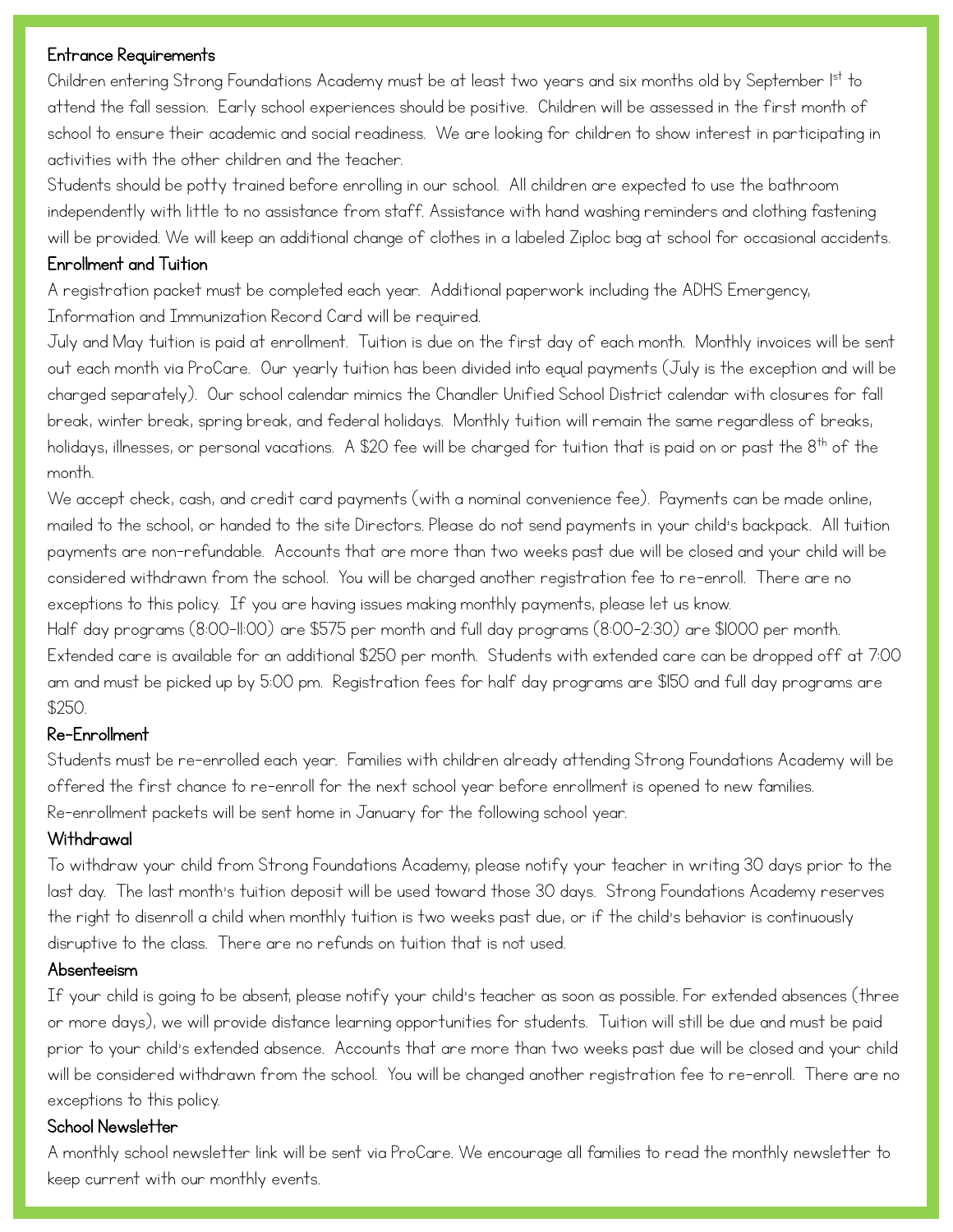#### Drop Off and Pick Up Procedures

Quick goodbyes are the most effective way for easing stress during the transition to school. Rest assured that our caring teachers and staff members have your child's best interests as their top priority. You are leaving your child in a safe, secure, and loving environment. State licensing requires that every student be signed in and out of school every day. You will sign your child in/out via our ProCare app.

Students will only be released to parents, guardians, or designated adults with adequate identification. In Procare, you will create a list of people that will be allowed to pick up your child from school. You can easily add the picture of the person too. Under no circumstances will a child be released to a person without adequate identification or a person not on that list.

#### Late Pick-up Policy

Late fees will be assessed for arriving after your scheduled pick-up time. A fee of \$1 per minute (beginning at 3:05 pm) for each minute past schedule pick-up time will be automatically charged to your ProCare account. It is essential you call if you are running late. If we are not able to contact you or your emergency contacts listed, we may be required to call local authorities to assist. Staff is not permitted to transport children to or from the facility.

### **Communication**

Open communication is imperative to your child's success. Teachers are available through the ProCare app (preferred), by phone and email outside of school hours. If your message is urgent, please send a message through ProCare. You are welcome to send a written note in your child's folder or request a conference outside of school hours. Teachers must focus on their interactions with the children throughout the day and are unable to have extended or private conversations at arrival/drop-off.

Parent-Teacher Conferences will be offered twice a year. In the fall semester, the purpose of the conference will be for teachers to get acquainted with families and to set goals/objectives for the school year. In the spring semester, a 2nd conference will be offered to review the child's portfolio which will contain various samples of classwork to display learning objectives reached during the school year.

#### **Discipline**

Our teachers use positive methods of discipline and guidance that encourages children to grow in the areas of selfcontrol, cooperation, self-esteem and sharing. Our teachers will:

- Remind a child of the behavior expectations using direct, positive statements and modeling the desired behavior
- Reinforce children when they make good choices and display appropriate behaviors and redirect behavior using positive statements when necessary
- Maintain realistic expectations of children based on knowledge of child development and provide appropriate activities that keep children engaged
- Give children choices between two appropriate alternatives and provide logical and natural consequences for children's actions
- Encourage children to work together to solve problems and encourage children to use their words to solve problems or to elicit peer cooperation
- Use positive encouragement of good behaviors rather than focus on the unacceptable behaviors.

At Strong Foundations Academy, discipline is approached in a caring and respectful manner. Children are encouraged to redirect their actions in a constructive manner throughout their daily activities. If needed, a child will be given the opportunity to take time away from the group to recompose him/herself. This cool-off period will be followed by a review with a teacher of the appropriate behavioral expectations.

If your child continues to exhibit inappropriate behavior, you may be asked to participate in a conference with the teacher and site Director. Depending on the severity of the inappropriate behavior, you may be asked to pick your child up early or keep your child home for one to two days. If a child's inappropriate behavior persists or is severe enough, we may request that you disenroll your child immediately.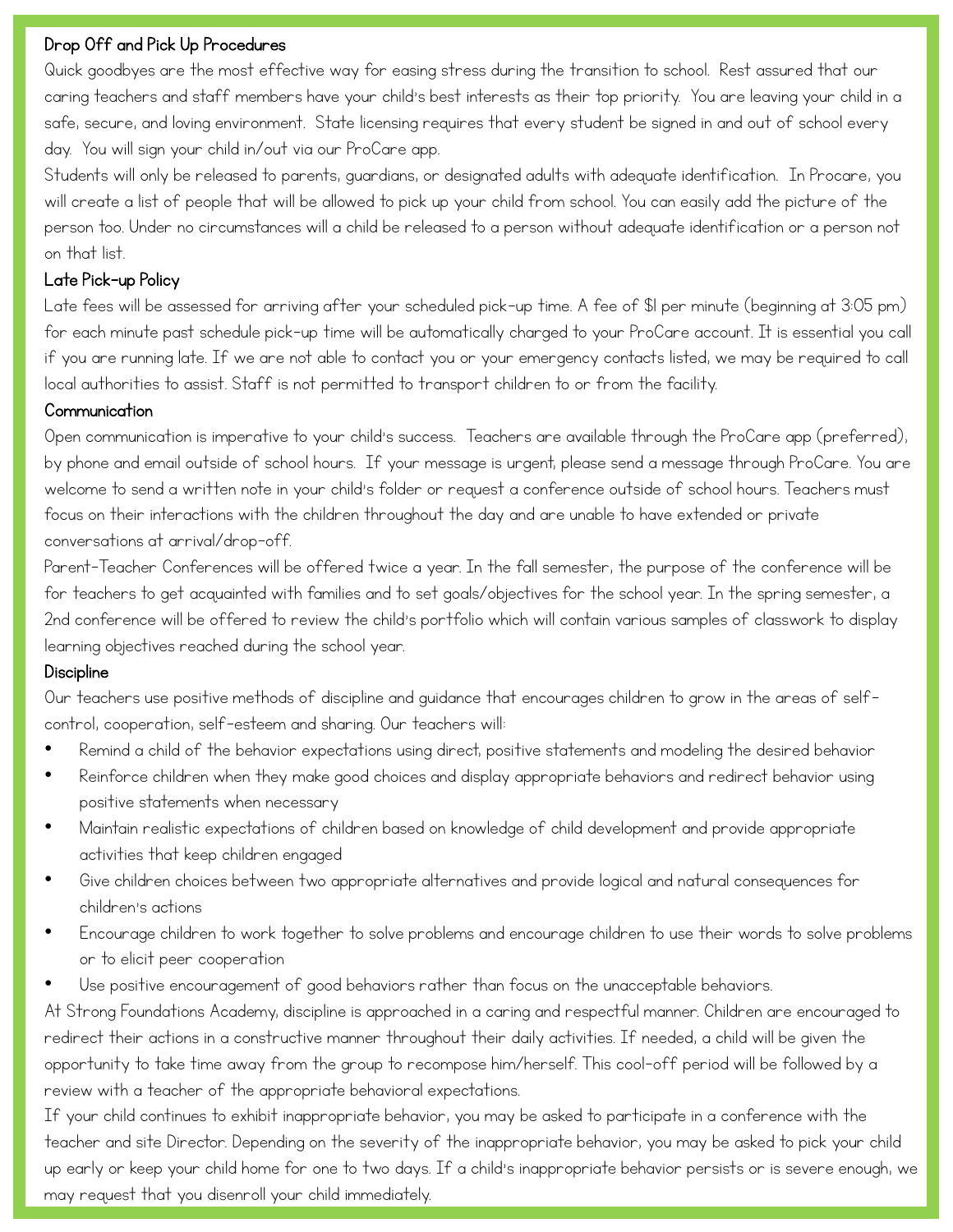#### School Volunteers

We encourage families to be involved in their child's education. Please contact your child's teacher if you are interested in helping in the classroom. There are specific state requirements (forms and a fingerprint clearance card) that must be met before working with our students. Parents will have access to all areas where children are receiving child care services. We are currently suspending our volunteer program out of student and staff safety during the pandemic.

## Medical Information

A completed emergency registration card is required for each student enrolled at our school. This card will include all medical and emergency information for your child. Please contact your child's teacher if there are any changes in this medical information throughout the year.

# Sick Student Policy

Parents and guardians will be contacted immediately to pick up their child under the following circumstances:

- Temperature of 100 degrees or more
- Diarrhea or vomiting
- Excessive coughing
- Teary or redness in eyes (suspicion of pink eye)
- Unusual rash or itching of the skin
- Sore throat
- Lice or nits
- Child is too sick to participate in class activities

Please do not bring your child to school if you suspect they are not feeling well. Students must be fever free for 24 hours before they may return to school. If your child has been diagnosed with a highly communicable illness such as chicken pox, strep throat, or pink eye, your child must return with a doctor's release. There is no tuition credit or refund given for sick days.

## Medication Policy

We will not give a child over the counter medication under any circumstances. Please do not send any medication of any kind to school with your child. Epi-Pens and rescue inhalers are permitted with a doctor's authorization form. They must be labeled with your child's name and prescription number, and be given directly to the site Director.

## Field Trips

Strong Foundations Academy does not have planned field trips off campus. We will have guests and special programs come to our school instead.

## Transportation

Strong Foundations Academy does not transport children. Families are responsible for their own transportation.

## Dress Code

School can be messy when we are learning and playing. School clothes should be comfortable and easy to wear. Please remember that clothes should be easy to remove when using the restroom. It is requested that shorts be worn underneath all skirts and jumpers for modesty during play. Shoes should be closed toed and they should adhere to the heel, so they do not slip off easily. Shoes should not impede play and should be comfortable to wear.

## Backpacks

Each student should bring a backpack to carry his/her folder and belongings to and from school each day. The backpack must be large enough to hold a standard sized folder, which will be supplied by the teachers.

## Snack and Lunch Policy

Your child will be provided with a healthy snack (or two snacks for students that attend afternoon extended care) each day. The snack calendar will be posted for your information. Please remember to list all allergies on the medical form. Full day students will be required to bring their own lunch each day. Refrigeration and microwaves will not be available for student lunches, so please pack accordingly. PLEASE REMEMBER THAT WE ARE A PEANUT FREE SCHOOL.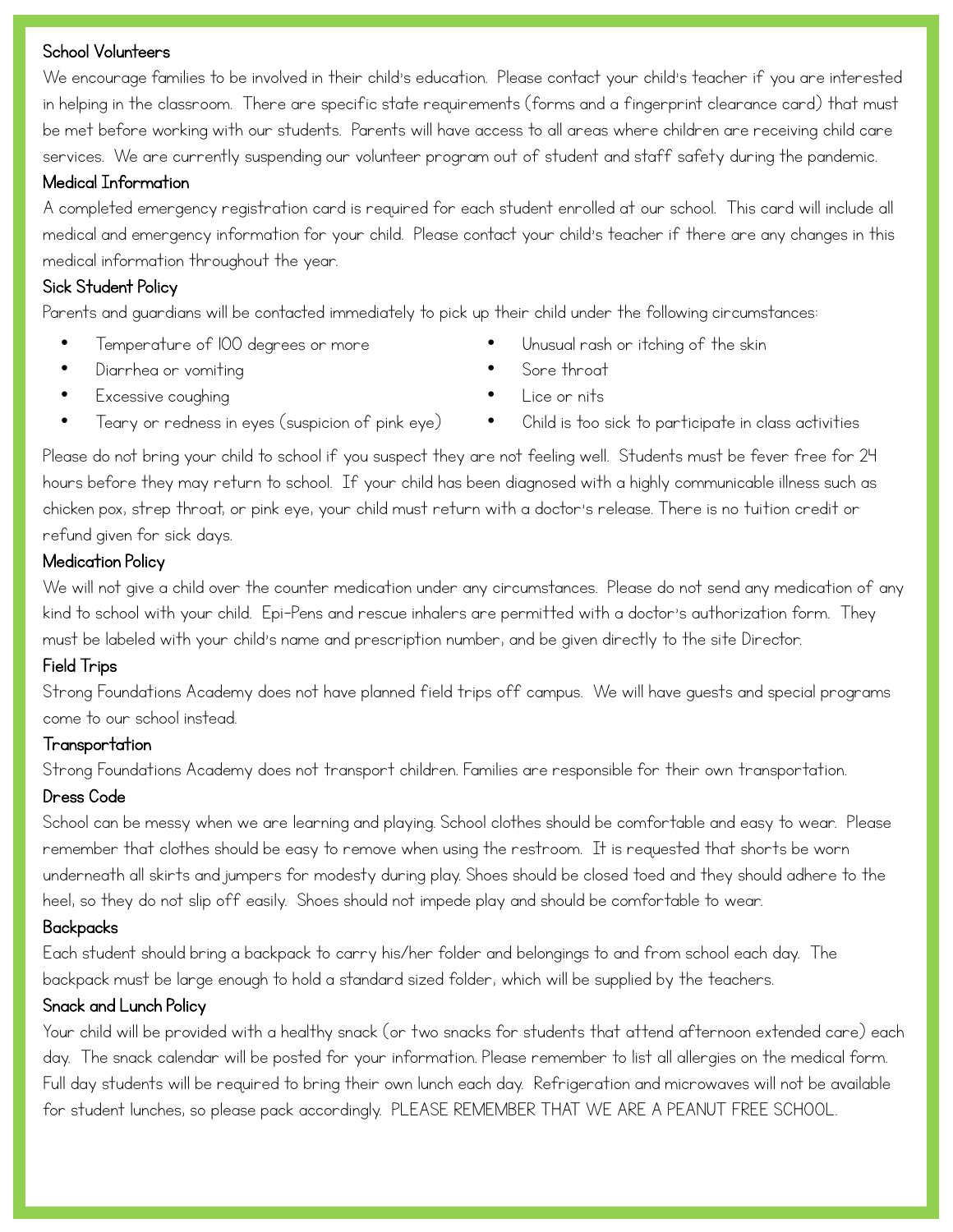#### **Birthdays**

You are more than welcome to bring a special treat for your child's birthday. PLEASE REMEMBER THAT WE ARE A PEANUT FREE SCHOOL. Any food items that are brought in must be store bought and in the original package. We recommend bringing in a goody bag or small toy instead of a food item due to food allergies and our limited time at school.

If you would like to plan a birthday party outside of school and you wish to hand out invitations, you must invite the entire class. If every student is not invited, you must mail the invitations or find an alternate way to distribute them.

# Homework

Please check and empty your child's folder every day. Teachers may send home notes or other important information. This is also a great way to have your child show off learning accomplishments and curriculum. Teachers might also send home supplemental materials such as decodable readers or additional practice for concepts that your child might be struggling with.

We are also very passionate about giving your child a strong reading foundation. You can help with this by reading with your child every day.

- 26% of children who were read to 3-4 times in the last week by a family member recognized all letters of the alphabet. This is compared to 14% of children who were read to less frequently.
- The National Center for Educational Statistics also reported that children who were read to frequently are also more likely to: count to 20 or higher than those who were not (60% vs. 44%), write their own names (54% vs.40%), and read or pretend to read (77% vs. 57%).
- The more types of reading materials there are in the home, the higher students are in reading proficiency (Educational Testing Service).
- Students who do more reading at home are better readers and have higher math scores (Educational Testing Service).

We encourage you to take advantage of the Little Library located in our lobby. Simply Read, Return and Repeat.

## Quiet Time

Quiet time is an important opportunity for growing, active children need to rest and re-energize during their day. All full-day preschool and PreK students are asked to rest quietly in the afternoon, but are not required to sleep. Children are encouraged to relax by a variety of methods: dimmed room, quiet music or story tapes. Non-nappers are asked to rest quietly on their cot for 20-30 minutes. After that time, they may get up and participate in quiet activities in a designed classroom space. We ask that full-day parents bring a small soft blanket and a crib sheet. We will launder these items weekly.

## Media Release

Photos and video footage of students add significantly to the communication values of Strong Foundations Academy's publications, media presentations, and website. Unless notified in writing of an objection by a parent or legal guardian, photographs and video footage of students may be posted in school-produced materials including printed publications, media productions, and our website.

## Empower Program

Strong Foundations Academy is proud to be an Arizona Department of Health Services Empower Child Care site. The Empower program is a voluntary program that we participate in to empower young children to live healthy lives. As an Empower site, on a daily basis, we will integrate the 10 Empower Standards that encourage physical development, sun safety, healthy eating, overall nutrition, positive oral health, continued staff professional development and a tobaccofree lifestyle for all families.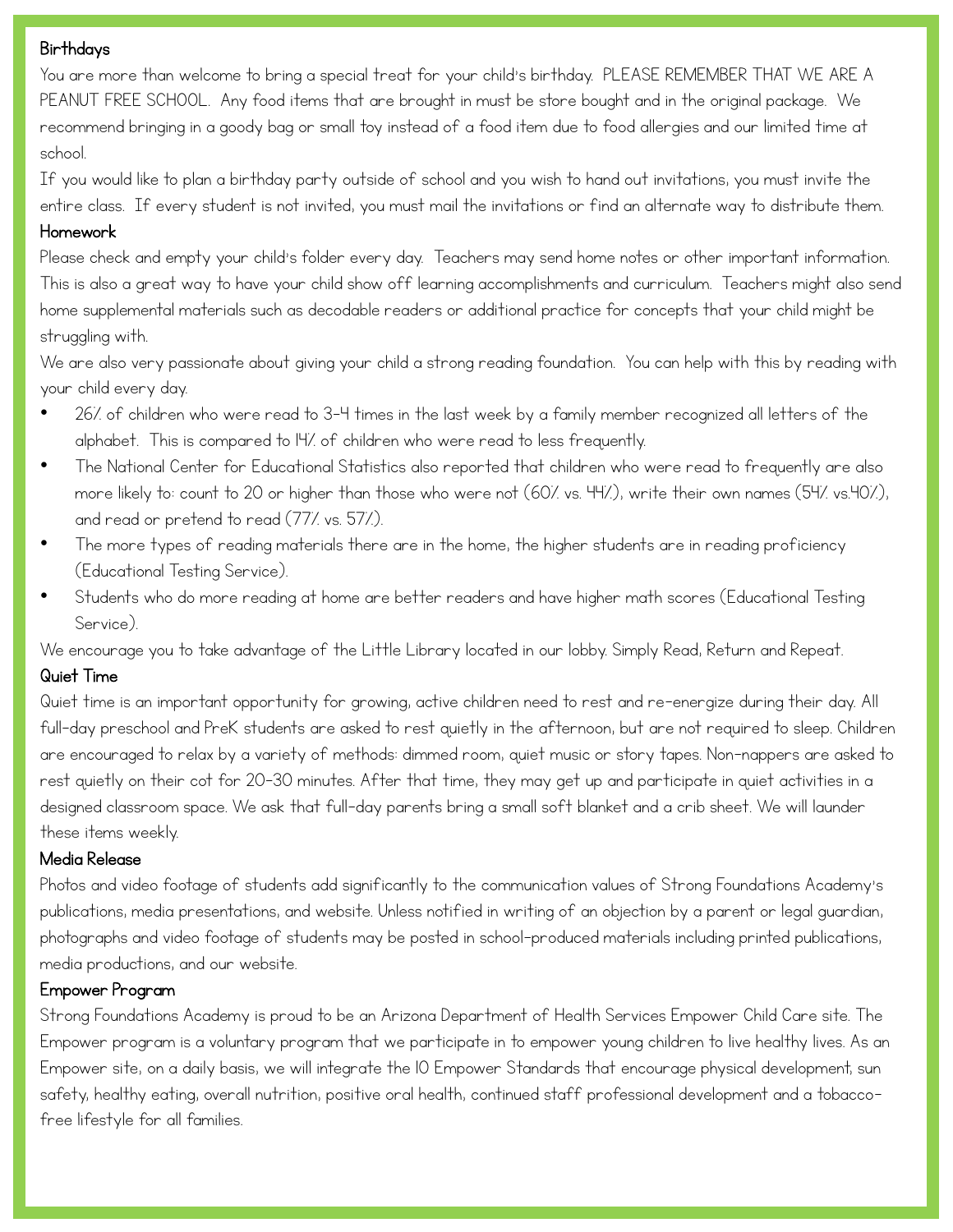### Curriculum

Children are sponges. Even the youngest of learners will soak up so much knowledge in a school day. For this reason, we have created curriculum to challenge your child and inspire a lifelong love of learning. Our balanced curriculum teaches your child the academic skills necessary to be successful in kindergarten and also the social and emotional skills to succeed in school and in life.

As reading specialists and former kindergarten teachers, the directors of Strong Foundations Academy have meticulously planned and created the curriculum to meet your child's needs. While academics are an integral part of our day, play and social interaction are also valued. Students learn through hands on experiences, strengthen both fine and gross motor skills, and develop social skills through play.

## Math

We have created our own math program that will develop the foundational skills necessary for kindergarten. We offer an accelerated math program, where preschool students will be learning pre-k concepts and pre-k students will be following Arizona kindergarten math standards. Students will develop skills such as:

- Understanding size, shapes, and patterns
- Ability to count verbally (first forward, then backward) and skip count
- Identifying more and less of a quantity
- Understanding one-to-one correspondence (matching sets or knowing which group has four and which has five)
- Number recognition, number formation, cardinality, and estimation
- Sorting, graphing, and measurement
- Basic addition and subtraction skills
- Decomposing numbers
- Finding unknown addends to make ten
- Problem solving

Kindergarten students will use the Saxon math curriculum at a first grade level.

## Reading

Teaching a child to read requires a strong foundation in the alphabetic principle, phonemic awareness, vocabulary, comprehension, and print concepts. We use Spalding for our phonics instruction. Our teachers have been trained by Spalding to provide a strong phonics foundation for your child. Spalding also focuses on the correct formation of letters, reading comprehension skills, vocabulary acquisition, and print concepts.

Students will be taught reading skills whole group and in small groups. Our highly educated and qualified reading specialists will meet with the small groups daily Each child will also work with our teachers individually in order to meet their unique needs.

## Spanish

Our Spanish curriculum uses stories, videos, songs, games, and flash cards to engage the children through interactive and highly engaging activities.

# Play

Play is an integral part of our day. Play in preschool promotes the development of strong language and vocabulary skills. Children learn a significant amount just by listening to instructions, stories, or typical conversations between others. By repeating words and sentences in order to engage in a discussion, supports the discovery of new vocabulary terms and their meanings. With practice and participation, children begin to understand how language and vocabulary can facilitate communication, express feelings, and improve dialogues within a group. Imagination and creativity can also be strengthened through organized play in preschool. Arts, crafts, and dramatic play sessions are ways to encourage and support open-ended creative expression. Simply handing children a blank piece of paper and a few crayons or setting the stage for some pretend play scenarios can be inspiring. By supplying

the necessary tools and making suggestions for opportunities to expand their imaginations, helps young learners to develop a sense of independence, self-confidence, and feelings of accomplishment.